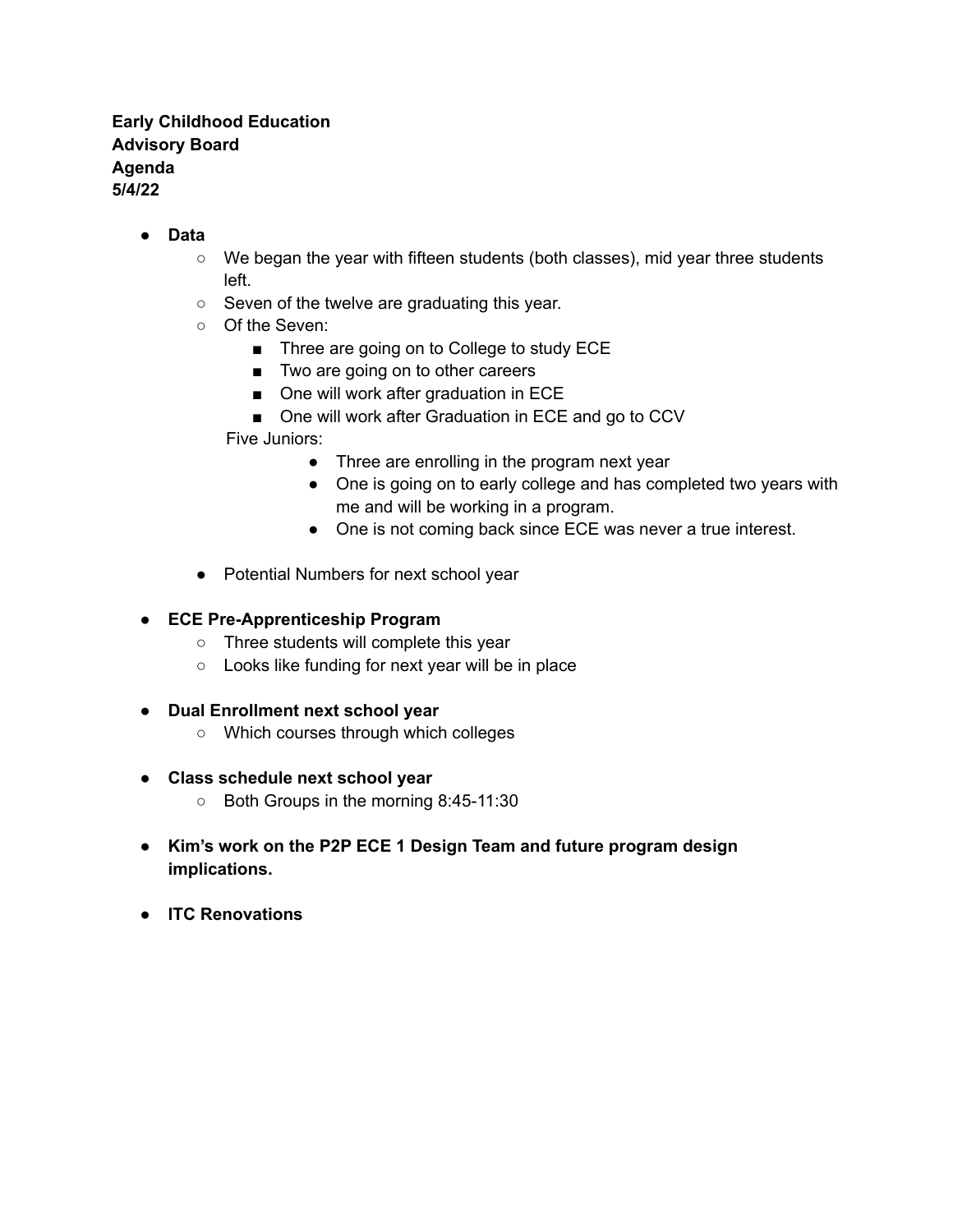ECE Advisory Board Minutes 5/4/22 5:30-6:30 pm

Present: Chloe Leary, Leigh Marthe, Anne Doran, Kim Freeman Absent: Deb Gass

The meeting started at 5:30 with the sharing of the data listed on the agenda. We are encouraged by the numbers of students continuing their ECE studies and ready to begin work in the field. Anne shared that there are about ten students who have a solid chance of enrolling in next year's level one ECE program. Anne explained the process for building student schedules and expressed concern that there may be students who can not fit the half day class in with their other academic courses.

This led to a conversation about class schedule changes planned for the next school year. As mentioned on the agenda both level one and level two courses will run concurrently for the first two blocks of the day. This will allow for a much more in depth field placement experience for students. The courses can be taught concurrently because level one will have field placement on Tuesdays and Thursdays and the Level Two students will have field placement on Monday, Wednesday and Friday which leaves me open to teach each group different subject matter.

We took a moment to celebrate the success of the Pre-Apprenticeship program that the three second year students have taken part in this year. The students have worked in classrooms three days a week and will wrap up this experience on May 19, 2022. Dianne Carter, the Pre-Apprenticeship program coordinator has said that funding looks to be in place next year as well. Next year we will have the seniors apply and perhaps a few juniors as well.

When the conversation turned to discussing the dual enrollment component of the pathway, Leigh confirmed that the waiver we received this year for a minimum of three students would not be permitted next school year. I made the suggestion that next year we offer the level one classes (Introduction to Early Childhood Education and Child Development) through CCV since we have more level one students and then offer the second year classes through either River Valley Community College or Castleton. The group agreed that this was a more manageable option. I will set the ball in motion.

With conversation around dual enrollment Anne brought up the ongoing concern about the Accuplacer testing that CCV requires. Leigh was able to shed some light on the topic mentioning that students could also request a transcript review in place of the test.

I gave a brief overview of the Advancing Early Childhood Education as a Recognized Profession Task Force work, specifically to mention that in time we may see a clear preparation pathway that could send newly licensed early childhood educators out into the field after high school.